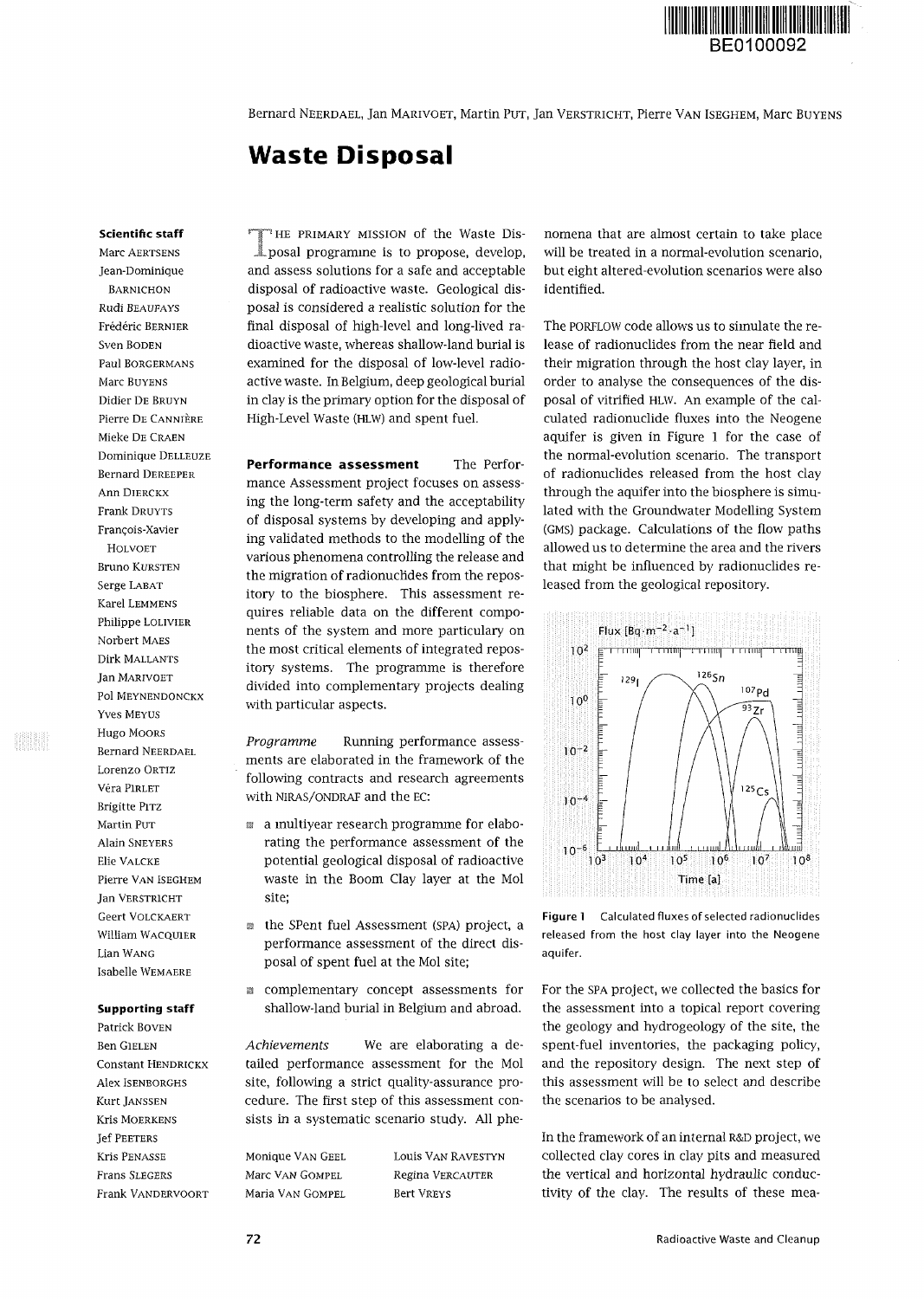surements, together with those obtained from the measurements on clay cores taken during a data-acquisition campaign, are essential for defining the spatial variability of this parameter of the Boom Clay on a regional scale.

*Perspectives for 1998* The performance assessments regarding the geological disposal of reprocessing waste in the Boom Clay layer at the Mol site are long-lasting and iterative processes which will have to continue for some more years. In particular in 1998, we will analyse in detail the normal-evolution scenario for the most important waste types. We will use these results in our contribution on environmental impact assessment to the SAFIR 2 report, to be presented in 1999 by NIRAS/ONDRAF to the Belgian authorities responsible for radioactive waste disposal.

From 1998 until 1999, we will perform the consequence analyses of spent-fuel disposal in clay in the framework of the EC's SPA project.

**Characterization of the geosphere The** host rock is the natural and the main barrier against the migration of radionuclides to the biosphere. Its characterization includes that of the confining layers and requires

- to characterize the Boom Clay formation adequately and to study its homogeneity;
- to collect the geological, piezometric, and hydraulic data required for studying the hydrogeological system in the Mol area and to develop a regional aquifer model for Northeastern Belgium;
- to test and validate computer codes used in the performance assessments for simulating water flow and transport of radionuclides in aquifers;
- s to build confidence in long-term predictions by developing natural-analogue studies on the Boom Clay formation itself.

*Programme* The hydrogeological studies sponsored by NIRAS/ONDRAP are piezometric measurements in the boreholes of SCK-CEN's hydrogeological network and the elaboration of a data-acquisition campaign needed for further developing the multilayer regional aquifer model of Northeastern Belgium. This campaign is complemented by an internal R&D project that investigates the spatial variability of the hydraulic conductivity of the Boom Clay.

In the PHYMOL (PalaeoHYdrogeology of the MOL site) project, sponsored by the EC, we will look for indications, on the basis of the geochemical distributions, regarding the ground-water flow in the Mol region during a glaciation.

*Achievements* The fourth borehole of the hydrogeological data-acquisition campaign has been drilled at Weelde in 1997. It reaches the top of the leper Clay and has allowed us to take cores and to carry out geophysical loggings. The hydraulic conductivity of clay cores taken at Zoersel and Mol is measured to study the variability of the hydraulic conductivity of the Boom Clay with depth and to look for correlation with the lithostratigraphy of the clay layer.

*Perspectives for 1998* We will resume the regional hydrogeological modelling by taking into account the results obtained from the large 1996-1997 data-acquisition campaign. In this respect, we will also further determine the hydraulic conductivity on clay cores.

For the PHYMOL project, we will interpret the results of the first series of geochemical and isotope analyses on ground-water samples and develop models to explain the observed isotope distributions.

**Characterization of the waste** Characterizing the source term is of primary importance for assessing a waste disposal system. It requires

- to assess, through in situ and laboratory corrosion experiments, the performance of candidate overpack materials as physical engineered barrier;
- to determine or verify various chemical and physical characteristics of radioactive waste forms relevant to the Belgian waste management programme;
- to improve or develop tools arid methods for characterizing radioactive waste;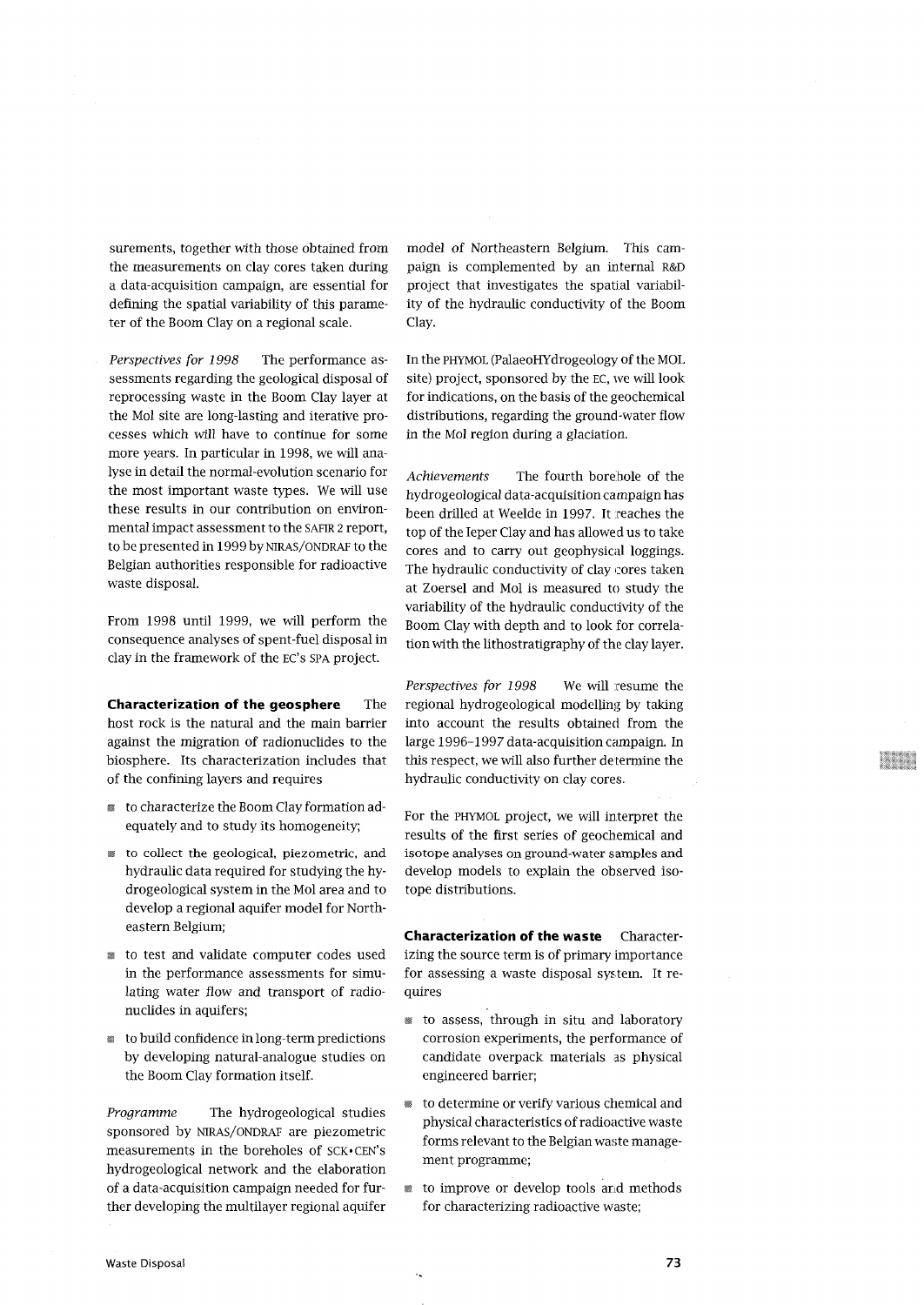*m* to assess experimentally or demonstrate in situ, in parallel with modelling works, the long-term behaviour of various waste forms with regard to their geological disposal in clay.

*Programme* The programme comprises the following activities:

- the nondestructive assay of real LLW packages, as part of a round-robin campaign, and the measurement of the leaching stability of cemented ion-exchange resins;
- *m* the investigation of the effect of the radiolythic degradation of bituminised waste and of the degradation products of contaminated cellulose waste on the solubility of americium and plutonium in geological disposal situations (clay or bentonite environment);
- *m* the study of the corrosion mechanisms of HLW glass in geological disposal media, with special emphasis on the leaching behaviour of neptunium and technetium, and on the geochemical and mathematical modelling of the corrosion; in complement to this, the characterization of neptunium complexes formed when neptunium-doped glass and clay water interact;
- the determination of the solubility of  $UO<sub>2</sub>$ in Boom Clay water, emphasizing the effect of humic acids and carbonates;
- *m* the study by electrochemical techniques of the corrosion stability of stainless-steel container materials in geological disposal media, considering the influence of the most important parameters on pitting corrosion;
- the study by in situ tests of the interaction between cemented or vitrified waste and Boom Clay or backfill materials.

*Achievements* We had to expand considerably our laboratory infrastructure to accommodate the new R&D programmes started in 1997. We purchased three glove boxes to perform tests under anaerobic atmosphere (pure argon, occasionally with control of the  $CO<sub>2</sub>$ pressure). They are used for the plutonium and americium solubility study, the  $UO<sub>2</sub>$  solubility study, and the electrochemical corrosion study on container-materials.

We proposed a final interpretation of the in situ corrosion tests on glasses started some ten years ago, focusing on the tests yielding contact with Boom Clay at 90°C. An extended programme of surface and profile analyses using Scanning Electron Microscopy - Energy-Dispersive Spectroscopy (SEM-EDS), Electron-Probe MicroAnalysis (EPMA) with X-rays, and Secondary-Ion Mass Spectroscopy (SIMS) on the corroded glass samples enabled us to interpret the measured mass losses. We demonstrated the meaningfulness of the in situ test data as compared with laboratory simulation tests. We obtained new information on the dissolution mechanisms from the longer experiments (until 7.5 years). The effect of the glass composition on its dissolution upon interaction with Boom Clay increases with time, the difference between the "best" and "worst" glass being about a factor of 30. We propose three types of dissolution behaviour: a matrixcontrolled dissolution in case of the Cogéma glass SON68, a selective, diffusion-controlled dissolution in case of the DWK PAMELA glass SAN60, and a quite fast dissolution for the DWK PAMELA glass SM513 associated with secondaryphase formation. The total depletion depth of the glasses after 7.5 years ranges between a few hundred microns and some tenths of a micron. We also observed that the glass corrosion in contact with Boom Clay is very sensitive to temperature. We propose a dissolution rate of 0.3 um-a"<sup>1</sup> 0.3  $\mu$ m $\cdot$ a $^{-1}$  at the ambient temperature of 16°C, suggesting that the glass matrix is indeed a barrier in the geological disposal system.

We developed a geochemical model to describe the interactions between HLW glass and Boom Clay. This model, based on the combination of two submodels (glass/water and clay/water), uses the PHREEQC geochemical code and assumes that the cation concentration in solution is controlled by single minerals. Silicon, for instance, would be controlled by the chalcedony phase in Boom Clay. We obtained a good agreement between the calculated and measured composition of the interstitial clay water. So far, we only applied the model to the Cogéma glass SON68. The main finding is that the calculated soluble silica concentration in solution,  $K_s = 10^{-3.7}$ , remains below the saturation limit of amorphous silica,  $K_s = 10^{-2.9}$ (representative for the glass). This explains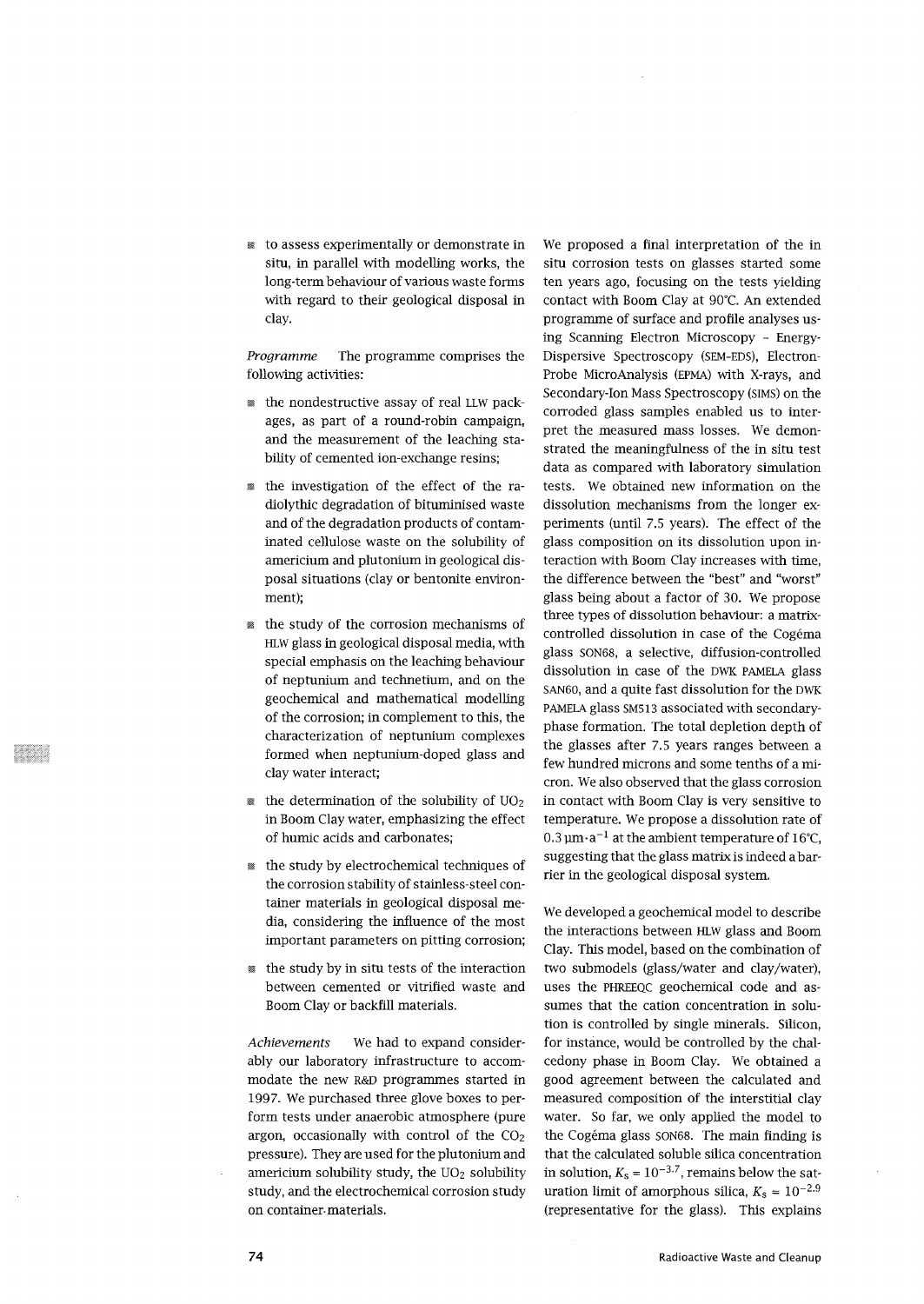the corrosion-enhancing effect of Boom Clay, which acts as a sink for silica released from the glass and thus prevents saturation of the solution. Further efforts will consider variations in glass composition and other glasses, to try to explain the different corrosion behaviours and the possible occurrence of secondary minerals.

We made significant progress in modelling the glass corrosion with a Monte Carlo transport code used to solve the mathematics of the transition state theory. This model assumes that the glass consists of two kinds of particles: a network former (silicon) and a network modifier (sodium), arranged on a diamond lattice in contact with water. Our Monte Carlo model so far assumes three processes: silica dissolution, ion exchange, and diffusion of silicon or sodium in water. We choose the model parameters, the probabilities and thermodynamic constants of the various processes, and the time step. The model calculations show two types of dissolution behaviour. For small concentrations of the network modifier (sodium), dissolution is congruent and the dissolution of the network former (silicon) dominates the dissolution process. For higher concentrations of the network modifier, the dissolution is not congruent and large surface layers form. Typical results from geochemical and Monte Carlo modelling are shown in Figures 2 and 3.



**Figure 2** Measured (points) and calculated (line) concentrations of silicon released from the SON68 glass in a Boom Clay/ clay-water slurry, at 90°C.

**Figure 3** Surface layer profile calculated by Monte Carlo modelling for a Na/Si ratio of 0.4 after 0.2 days of leaching.



The electrochemical corrosion tests on candidate overpack materials were started. We focus on the Aisi 316L stainless steel recently proposed by NIRAS/ONDRAF and investigate to a minor extent other materials such as other stainless steels, carbon steel, and nickel and titanium alloys, using a standard corrosion cell. The environmental conditions selected include Boom Clay and bentonite media, aerobic and anaerobic conditions, various concentrations of agressive agents (Cl<sup>-</sup> and S<sub>2</sub>O<sub>3</sub><sup>-</sup>), and temperatures of 16, 90, and 140°C. Polarization curves allow us to determine the characteristic potentials, for instance the critical potential for pit nucleation *Enp.*

The new electrochemical corrosion programme started by establishing a procedure to fabricate crevice-free working electrodes. A method using a double epoxy-resin system for embedding the metal yields good results. Preliminary results in clay water under aerobic conditions show that only carbon steel corrodes (by uniform corrosion) at 16°C, whereas more materials show signs of pitting corrosion at 90°C, for certain concentrations of Cl<sup>-</sup> and S<sub>2</sub>O<sub>3</sub><sup>-</sup>.

Progress on new projects includes the following achievements.

**Five full-size LLW packages were assayed** by (nondestructive) gamma spectroscopy or passive neutron counting.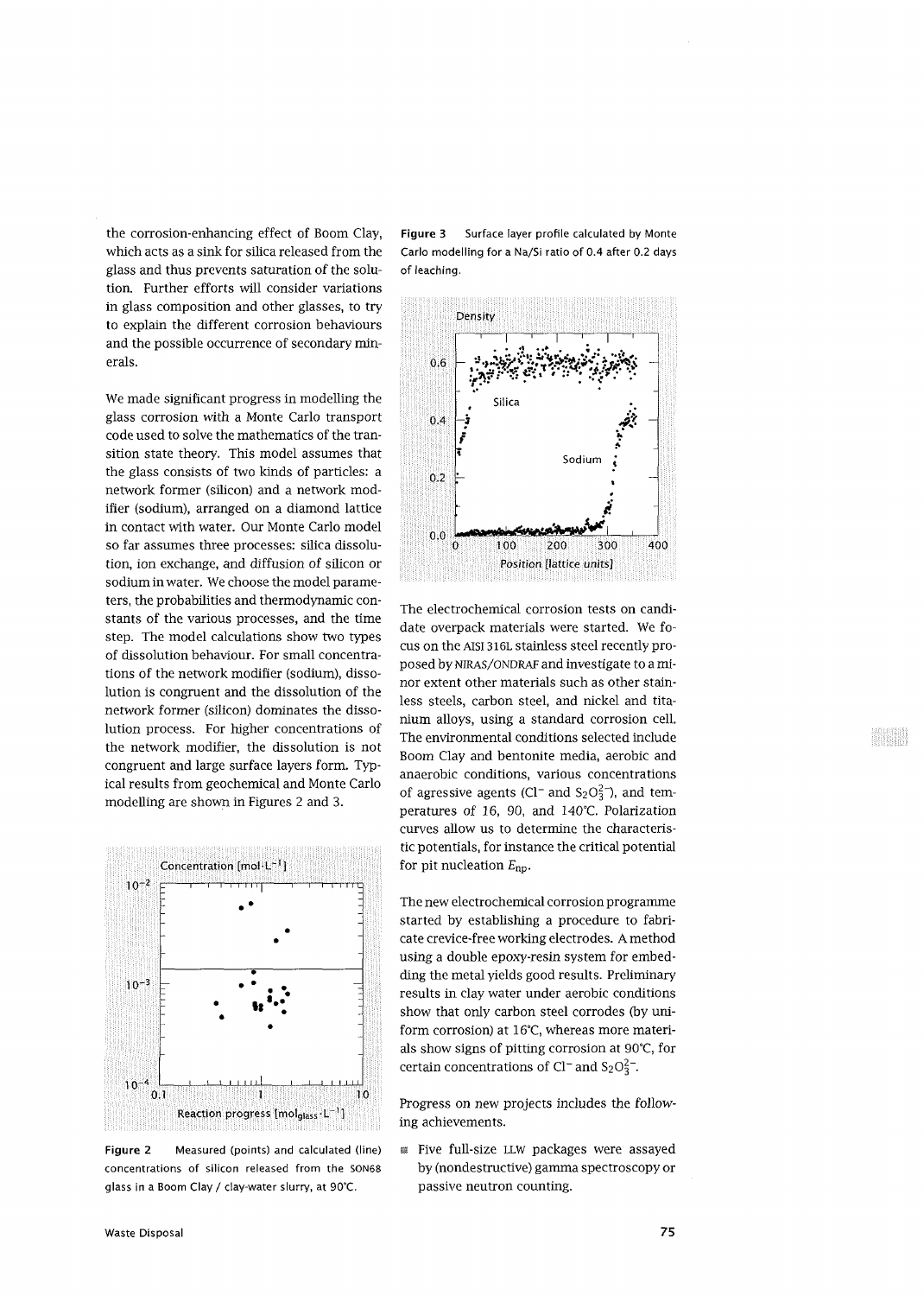- We started to qualify some real cemented ion-exchange resins produced by the Doel power plant regarding homogeneity and leaching.
- We performed radiolythic degradation tests on inactive Eurobitum samples, by irradiating them for a total absorbed dose of 4.3 MGy in the BRIGITTE facility in BR2. The degradation products were fully analysed and their effect on the americium and plutonium solubility studied. The project on alpha-contaminated cellulose waste follows a similar rationale.
- $\mathbb R$  New solubility tests on UO<sub>2</sub> in various types of clay waters aim to investigate the effect of humic acids and carbonate. Within two months, we obtained uranium solubility data between 2 and  $8 \times 10^{-7}$  M. The real solubility might be slightly higher.
- We started to investigate the neptunium complexes formed when HLW glass interacts with Boom Clay water. This study involves leach tests with neptunium-doped glass, the determination of the complexation constant for Np(rv) with humic acids, and the characterization of the complexes formed by means of laser-induced photoacoustic spectroscopy.
- We prepared new tests on cemented waste, with a view to investigating its long-term behaviour in disposal conditions in Boom Clay (in situ corrosion test tubes). Among the cement formulations used, one incorporates the reprocessed BR2 fuel.
- *m* Another new in situ project, the CORALUS experiment, investigates the interaction between alpha-doped waste glass and bentonite backfill or Boom Clay. As a special feature, it includes <sup>60</sup>Co gamma-radiation sources and instrumentation allowing solution and gas sampling and analysis. The first test—a blank tube—will start during the first semester of 1998 (Fig. 4).

*Perspectives for 1998* Since many experiments developed within the programme on waste packages, such as the CORALUS experiment, are rather time-consuming, they will continue in 1998.



**Figure 4** Three-dimensional view of a CORALUS test tube. Backfill and outer porous support tube of modules B and C are cross-sectioned to show details of the inner support tube.

Important milestones will however be achieved in 1998. In particular, we will submit our internal quality-assurance system to an external audit for accreditation and we will complete the round-robin campaign for nondestructive assay of full-size waste packages.

For the waste forms relevant to the Belgian programme, we can further mention

- the laser-induced photoacoustic spectroscopy analyses to be performed on the neptunium complexes from the leach tests on the neptunium-doped glass, in collaboration with Belgian and German institutions;
- the electrochemical and immersion tests to be started in the framework of the corrosion programme on canister materials;
- the new in situ corrosion tests to be installed with cement specimens and leach tests to be carried out on fully active cemented reprocessed BR2 fuel;
- the solubility and sorption tests with americium and plutonium to be performed for the bitumen and cellulose project.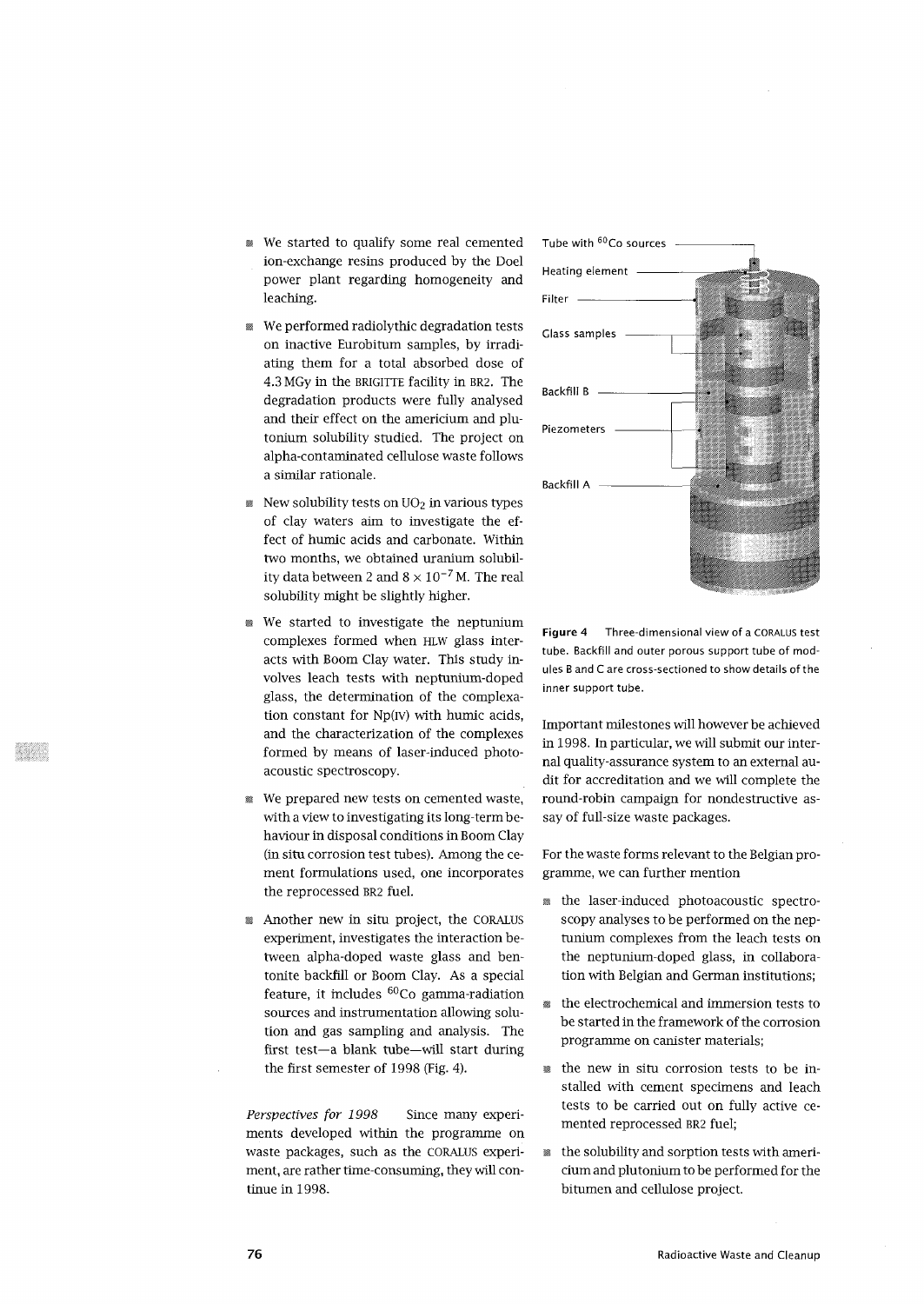**Processes taking place (on the way) from the repository to the biosphere** Assess-

ing the performance of geological disposal systems requires knowledge of the source term and the near field, but also understanding and forecast of the migration of radionuclides in clay, their transport in the aquifers, and their potential release into the biosphere, as well as any process which might lead to the creation of migration paths. Therefore the following four objectives are of primary importance:

- to develop, test, and validate a conceptual and a mathematical model for the migration of radionuclides in clay, resorting to both laboratory and large-scale in situ migration experiments;
- to develop, test, and validate a model for the thermohydromechanical and chemical behaviour of an unsaturated clay-based backfill material;
- to study the generation of hydrogen gas due to anaerobic corrosion of metals and its subsequent migration through the clay by diffusion and gas breakthrough;
- to investigate the reaction of a clay environment to the temperature increase and the radiation dose in case of disposal of reprocessed HLW in the Boom Clay layer.

*Programme* As regards the far field, we extended a few years ago the part of the programme related to the clay host rock from the migration of radionuclides in the Boom Clay formation to the study of gas migration. With regard to gas generation, we also performed

anaerobic corrosion experiments in clay slurries to study the corrosion rate of stainless and carbon steel in contact with Boom Clay.

More recently, the study of the influence of the organic matter present in the clay water contributed substantially to the migration programme. Migration tests study the diffusion of actinides and fission products, and the mobility of the dissolved organic matter in the interstitial clay water. Experiments with labelled organic matter are also performed.

Large-scale three-dimensional validation experiments are in progress. Installed from the underground research facility, they use tritiated water and <sup>14</sup>C-labelled bicarbonate.

In the framework of doctoral and postdoctoral theses, we develop electrokinetic methods to accelerate the time-consuming migration experiments (Fig. 5) and we study the Boom Clay formation as a natural analogue to increase the confidence in the modelling results for very long time spans.

Regarding the near field, the first phases of the CERBERUS project quantified the medium effects *(Eh,* pH, hydrogen production) induced by a HLW canister simulated with heating elements and <sup>60</sup>Co sources. After retrieval of the sources and hydration of the backfill, we are presently analysing the near-field effects oa clay samples cored in the surrounding clay. The programme investigates further the performance of selected clay-based materials in different experimental conditions and configurations.



**Figure** 5 Experimental setup of the electrokinetic migration experiments.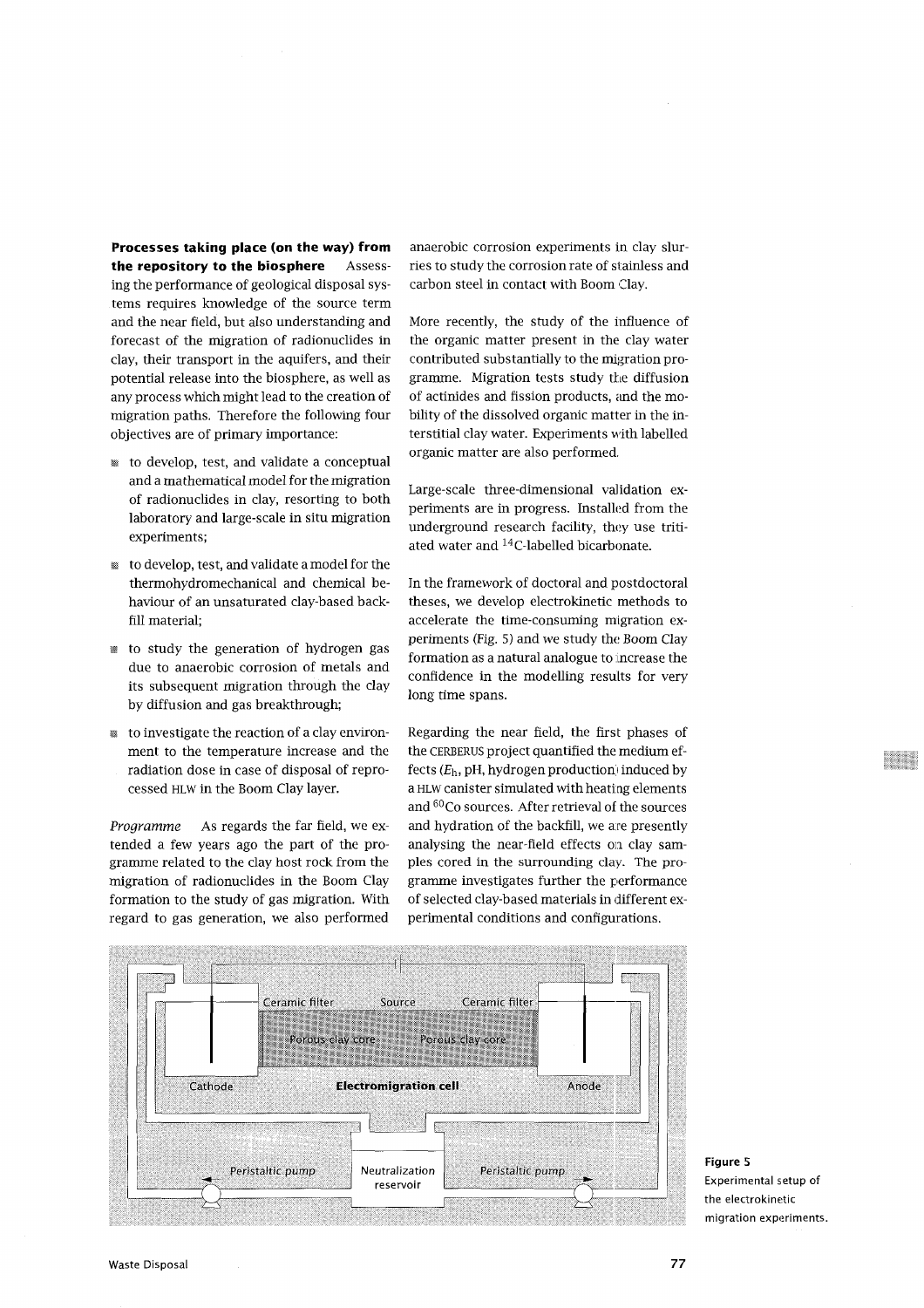The RESEAL project aims at the large-scale in situ demonstration of the feasibility of sealing a repository in a clay formation. In cooperation with European partners, we will seal an experimental shaft and test it for water and gas tightness. This experiment will also help us validate models for the calculation of water and gas flow through both clay seal and nearfield clay.

The CATSIUS CLAY project is another validation and benchmark exercise for codes dealing with the hydromechanical and thermomechanical behaviour of unsaturated clays. To support code development, we continue to study different clay-based backfill materials with European partners. In particular, for model validation, we propose the representative set of reference field data obtained through the in situ test BACCHUS 2.

*Achievements* We continued the time-consuming experiment allowing us to determine the migration parameters in Boom Clay of the radionuclides of major concern.

We demonstrated and validated the applicability of the electrokinetic methods to determine diffusion coefficients in porous media (Fig. 6): *m* diffusion coefficients can be obtained by in-

- dependent calculation methods;
- the experimental time for diffusion studies reduces markedly;



**Figure 6** Distribution profiles after electromigration of  ${}^{85}$ Sr (72 V $\cdot$ m<sup>-1</sup>, 71 hrs), <sup>22</sup>Na (84 V $\cdot$ m<sup>-1</sup>, 20 hrs) HTO (79 V $\cdot$ m $^{-1}$ , 20 hrs),  $^{131}$ I (81 V $\cdot$ m $^{-1}$ , 20 hrs).



**Figure 7** Europium sorption on illite as a function of pH and NaClO<sub>4</sub> concentration.

- the statistical reliability of the migration parameters increases markedly;
- soil characteristics such as the dispersion length and electro-osmotic mobility were determined;
- retardation coefficients for cationic species can also be obtained.

To increase the confidence in the long-term model predictions of the radionuclides migration, we characterized in detail the mineralogy and the geochemistry of the Boom Clay on samples of the Zoersel and Mol-1 drillings. We paid special attention to the distribution and mobility of the trace elements (lanthanides, uranium, and thorium) naturally occurring in the Boom Clay; these can be considered as natural analogues of critical elements for the long-term safety of a radioactive-waste disposal site. We are presently characterizing the radiochemistry of the Boom Clay.

To study the fundamental interactions of radionuclides and Boom Clay, we developed a multisite sorption model for clay minerals. This model allows us to integrate a sorption database into a thermodynamics-based geochemical equilibrium calculation. Figure 7 shows the good agreement between the measured and the modelled sorption data for an europium-illite system. The lines are calculated by the multisite model considering both cation exchange and surface complexation sorption.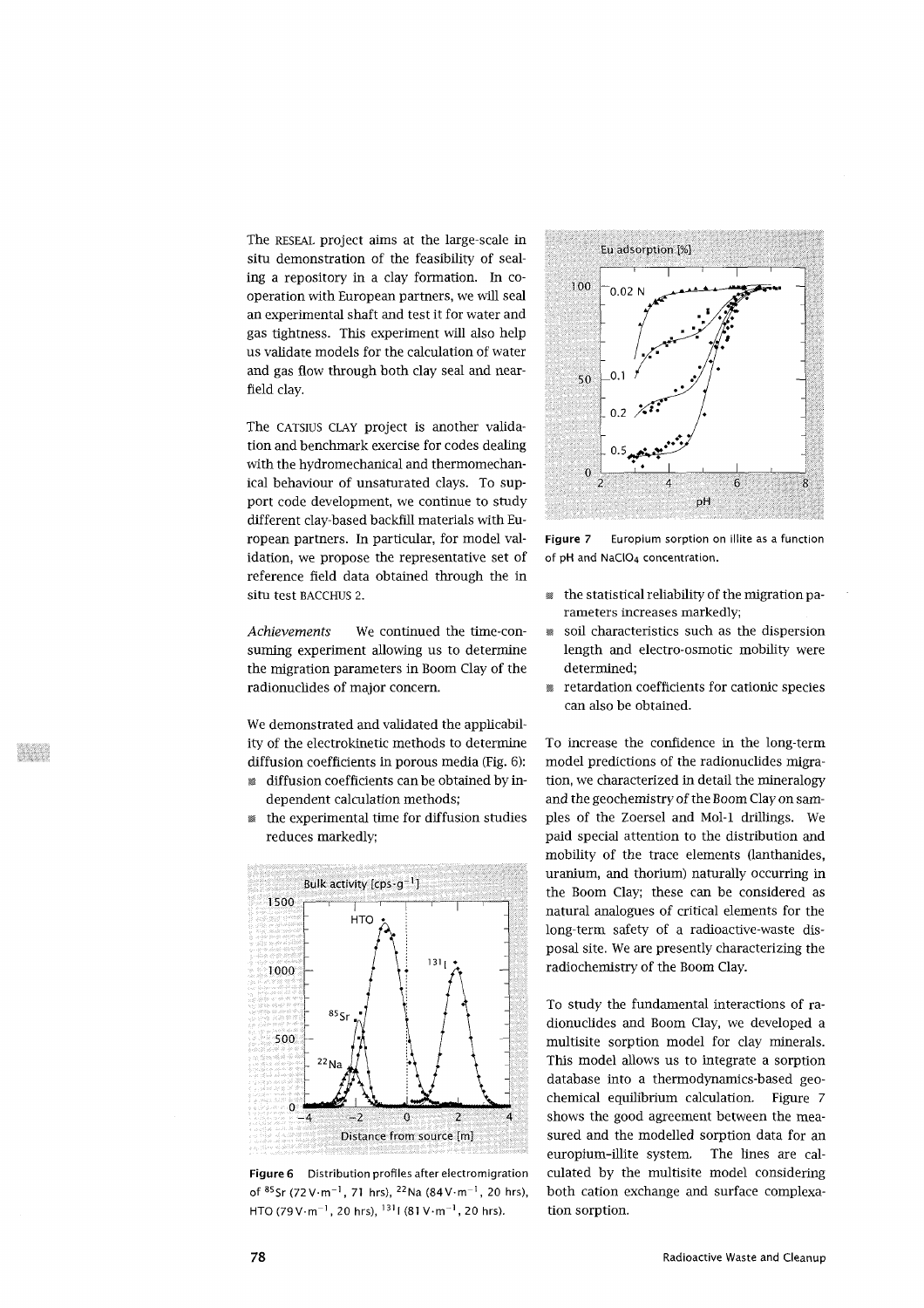We continued to monitor and sample the largescale in situ injection experiment with tritiated water, started in January 1988. After 10 years, the measured tritium concentrations in the interstitial water still agree very well with the results of the MICOF computer code simulation.

Regarding our large-scale three-dimensional in situ migration experiment started in 1995, we detected tritium in the filters located at one metre from the injection point, but the  $^{14}\mathrm{C}$  level is still below the detection limit.

We continued our research on the mobility of the dissolved organic matter (humic acids) in the interstitial clay water using labelled organic matter in the framework of an EC contract (TRANCOM-CLAY project). Two labels were tested for their stability in contact with Boom Clay: the  $^{125}$ I label proved to be unstable, whereas the experiments with the <sup>14</sup>C one showed a good stability.

Percolation experiments through clay cores and a new large-scale in situ injection experiment are being performed with <sup>14</sup>C-labelled organic matter.

The pH and  $E_h$  of the Boom Clay are measured under real in situ physicochemical conditions: clay water, at a hydraulic pressure of 11 bar, in equilibrium with its inorganic carbon species  $(CO<sub>2</sub>$  equilibrium partial pressure). We measured an in situ pH value of 8.2.

As part of the study of the homogeneity of the Boom Clay layer, the hydraulic conductivity and migration parameters for tritiated water and iodine were measured for clay cores sampled over the whole thickness of the formation.

In the near field, we investigated the influence of both temperature and radiation on the migration properties of the Boom Clay through the results of an in situ migration experiment with <sup>241</sup>Am and <sup>99</sup>Tc, in the surroundings of the CERBERUS demonstration test. The influence of these parameters on the migration properties appears to be negligible, confirming previous direct measurements.

After the hydration phase of the backfill of CERBERUS, we launched a detailed campaign

regarding the composition (mineralogy, geochemistry) of clay cores taken from the backfill material and drilled from the host clay in close contact with the canister wall. We also retrieved the waste glass and container material samples embedded in the surroundings. Their analysis is in progress.

The study of the gas generation caused by anaerobic corrosion and the gas migration in Boom Clay is in progress. Stainless steel 316L shows almost no anaerobic corrosion in contact with a Boom Clay slurry.

In co-operation with different European partners, we developed and tested computer codes for the hydromechanical and thermomechanical behaviour of unsaturated clay-based backfill material; these codes were applied to the results of support laboratory experiments and large-scale in situ tests, one of which is the BAC-CHUS 2 test, already running successfully for four years.

After full hydration of the backfill, we measured the hydraulic and gas transport parameters and confirmed the homogeneity and the tightness of the hydrated backfill.

We obtained within the CATSIUS CLAY project the first simulations of the hydraulic pressure and the stress evolution inside and around the BACCHUS 2 test.

We also continued two previous actions:

- confirming the first indication of desaturation recorded in clay around the PHEBUS test; this will require some more months of ventilation through the large filter element embedded in clay;
- pursuing the long-term monitoring (water pressure, displacement, and radial, axial, and total stresses) around the underground facility to control its stability and provide long-term geotechnical measurements for the modelling of the clay behaviour.

We developed a borehole-sealing test, as a preliminary action within the large-scale sealing experiment of the exploratory shaft in the HADES infrastructure (Fig. 8). This test aims at following the hydration process of two swelling

# **Figure 8**

Experimental setup during the mounting of the clay blocks for the borehole-sealing test.

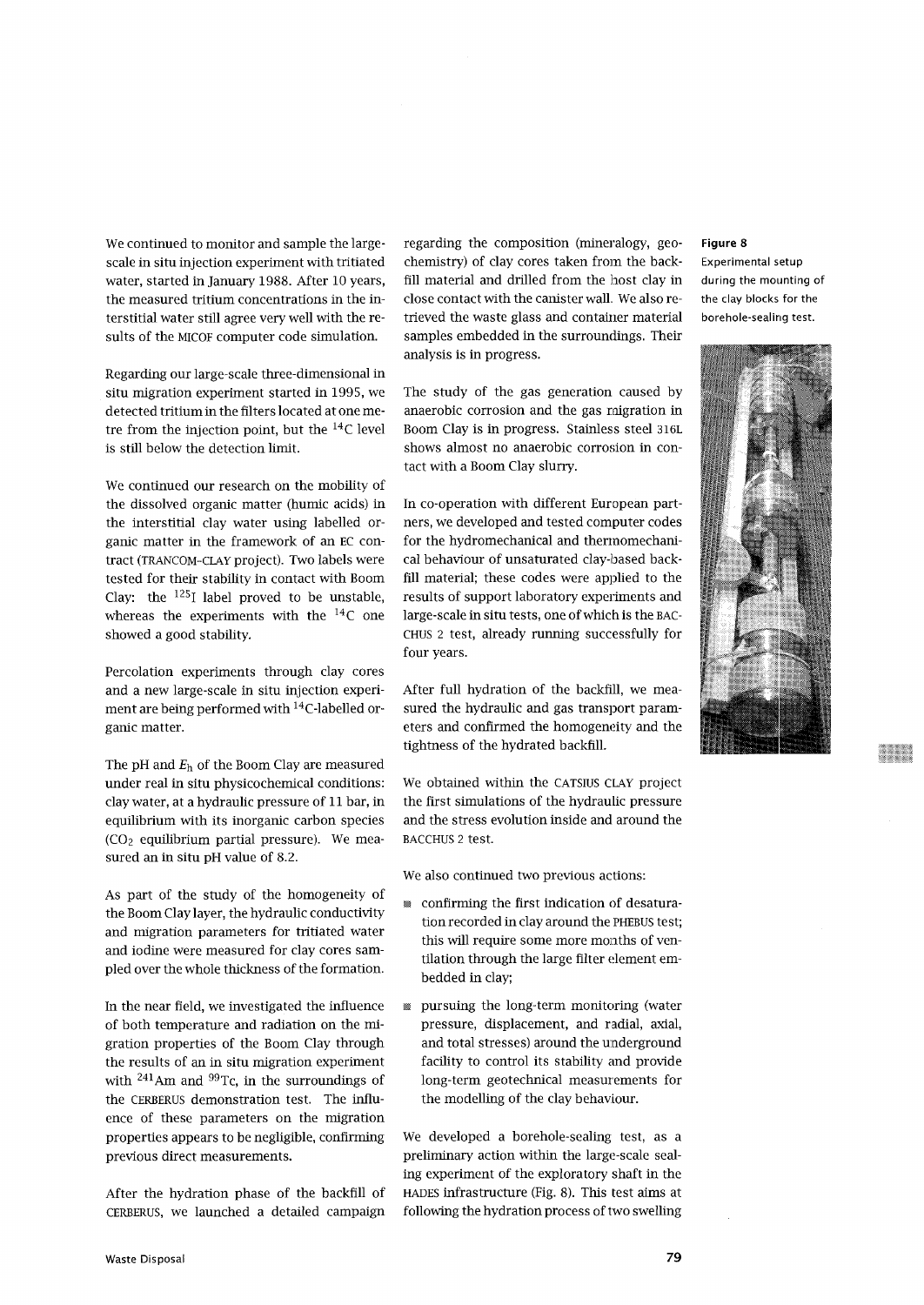clay seals and at testing their water and gas tightness after saturation. The experimental setup, installed in a IS-metre-long borehole with a diameter of 25 cm, includes the two following seals: one with FoCa clay (a French bentonite) and one with Serrata clay (a Spanish bentonite). We will finalize the design of the shaft-sealing test on the basis of our results. The design of the host-rock instrumentation, including sensors for water pressure, ground stress, and displacement, is finished; the construction is in progress.

We performed a series of support laboratory experiments to measure the hydromechanical and gas flow parameters of the sealing materials and of unsaturated Boom Clay. These parameters are used for design calculations and blind predictions of the behaviour of the borehole and shaft seals. The simulations show the sensitive influence of the unsaturated hydraulic parameters and boundary conditions on the saturation time.

*Perspectives for 1998* With regard to migration, the electrokinetic method will be applied to sorbed species, but some other developments are awaited in the framework of new R&D proposals on site remediation.

To study the exchange between mobile and immobile organic matter, we will perform migration experiments with doubly labelled matter.

**Underground infrastructure SCK.CEN** has constructed and operates a unique underground research facility, called HADES, located in the Boom Clay layer at a depth of 225 metres. In this facility, it carries out in situ experiments, studies the disturbances due to the construction of infrastructures in clay, and optimizes the design and the construction of a final repository. Indeed, the infrastructure must be adapted to its geological environment and plays an important role in the global performance of the near field. It is therefore also necessary

• to improve the knowledge about digging large excavations in deep clay in order to select the most appropriate techniques for building a final repository and to get experienced in safely operating such facilities;



Figure 9 The PRACLAY mock-up before installation of the cover flange.

• to provide infrastructure and technical assistance to the experimenters, from the installation phase to the follow-up of any demonstration or validation test.

*Programme* The daily and medium-term operation of the underground research facility under safe conditions requires maintenance and assistance works. Maintenance ensures and improves the safety and stability of the facility and its technical equipment, whereas assistance means support to experimenters for drilling activities, access to the experimental areas in representative conditions, and reliable and traceable data acquisition.

The real-scale simulation of a disposal gallery (PRACLAY experiment) follows the current concept of a concrete-lined gallery with a central stainless-steel tube containing the waste forms. Bentonite-based backfill blocks fill the gap between the central tube (diameter of 0.5 metre) and the lining (inner diameter of 2 metres). Whereas the actual disposal galleries will be several hundred metres long, the PRACLAY demonstration gallery will be restricted to 30 metres. Electrical heaters will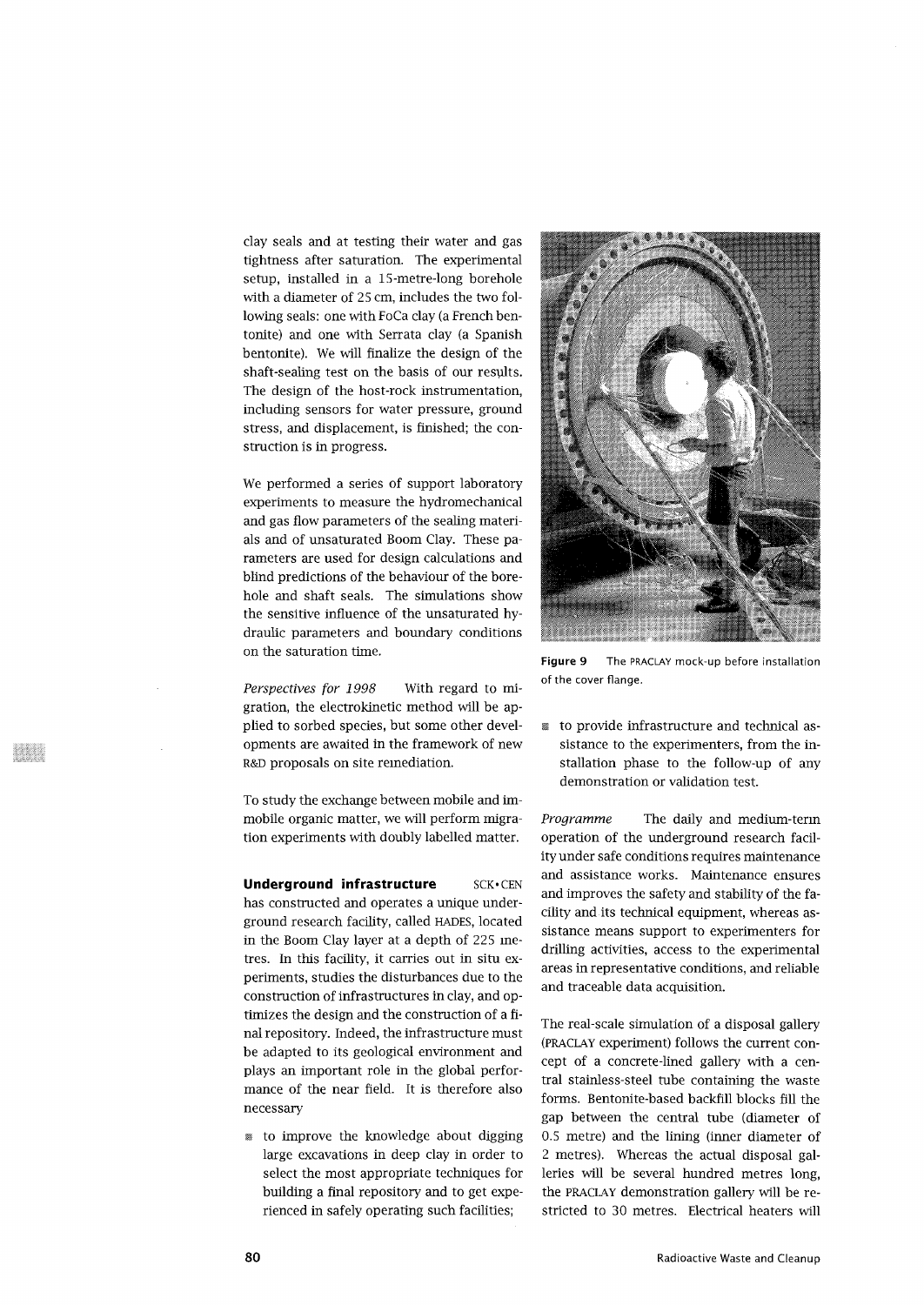simulate the generation of heat by the waste forms, since the experiment will not use active ones. The construction of the PRACLAY gallery requires that of a second shaft and of a gallery connecting it to the current infrastructure.

We built a five-metre-long surface mock-up having a cross-section similar to that of the disposal gallery as far as central tube and backfill are concerned (Fig. 9). A steel liner will keep the backfill under pressure when the latter starts to swell due to water uptake.

*Achievements* The activities of the support team were mainly core sampling, drilling and overcoring, preparation or installation of new experiments, and follow-up of running ones.

We provided assistance to the EIG PRACLAY, in charge of the extension of the underground facility, for such actions as defining the technical specifications for the construction of the second shaft, analysing the corresponding tenders, and, presently, following up the construction works. In November, after such preliminary works as the freezing of the water-bearing sands down to a depth of 190 metres, the contractor started to excavate the second shaft (Fig. 10). This shaft and its equipment should be put in operation in early 1999. We are now providing similar assistance for drafting the specifications for the excavation of the connecting gallery.



**Figure 10** Construction of the hoisting equipment for shaft sinking.



**Figure 11** Calculations of pore pressures in clay during gallery excavation.

The monitoring and modelling related to the excavation of the connecting gallery resulted in the European project CLIPEX, with French and Spanish partners, and co-ordinated by the EIG PRACLAY. The project, started at the beginning of 1997, will run until the end of 1999.

First estimates of the displacements and stress variations around the excavation (Fig. 11) allowed us to draft the final specifications for the instrumentation, such as the location and measuring range of the proposed instruments and sensors, of which some are already ordered (stress, displacement). We devoted special attention to the compatibility of the instrumentation with the future excavation works.

In April 1997, we started to install the backfill and the instrumentation of the mock-up, after acceptance of the mock-up structure in January and after final acceptance of the demonstration building. After installation of the cover and installation and connection of the instrumentation racks, we flooded the mock-up at the beginning of December. We expect a sufficient hydration of the backfill by early 1998 to switch on the heating elements.

*Perspectives for 1998* To optimize the planning and execution of drilling works, we will purchase a new coring equipment at the beginning of 1998.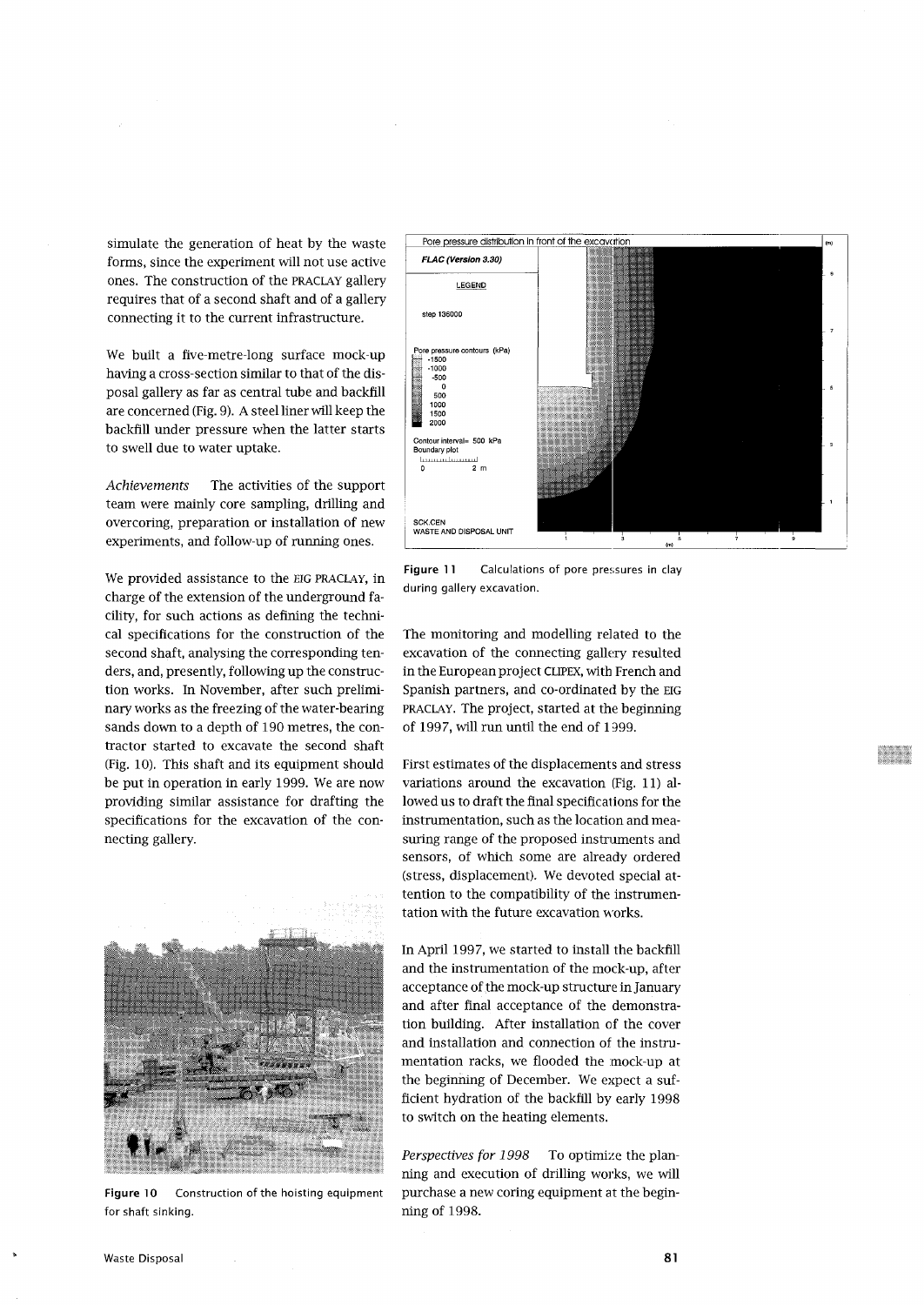The excavation of the second shaft will extend over the whole of 1998. In parallel, we will finalize the specifications for the excavation of the connecting gallery and of the PRACLAY gallery, and analyse tenders.

The installation of the CLIPEX instrumentation related to the connecting gallery will take place in the first quarter of 1998, from the existing underground structure (test drift); this will guarantee sufficient time for restoration of the ground conditions around the measuring devices before the start of the digging works, scheduled for the second semester of 1999. A characterization and monitoring programme will be developed prior to this installation to get more accurate data on some essential geomechanical parameters. This programme and the associated interpretation will enable us to improve the current models on the hydromechanical behaviour of the clay.

The heating of the PRACLAY surface mock-up will most likely be launched during the first quarter of 1998, depending on the evolution of the current hydration phase of the backfill material.

# Pariners, sponsors, and distomers

 $\mathcal{L}$ 

**Scientific partners** Atomic Energy Authority (AEA Technology) — Association pour la recherche et le developpement des methodes et processus industriels (ARMINES) — Belgische Geologische Dienst/Service géologique de Belgique (BGD/SGB) — British Geological Survey (BGS) — Commissariat a l'énergie atomique (CEA) — Centre belge d'étude de la corrosion (CEBELCOR) — Chinese Institute for Atomic Energy (CIAE) — Chalmers University of Technology — Centro de Investigaciones Energéticas, Medioambientales y Tecnológicas (CIEMAT) -Centro Internacional de Métodos Numéricos en Ingenieria (CIMNE) — Clay Technology Lund AB — Energieonderzoek Centrum Nederland (ECN) — Etudesrecherches-materiaux (ERM) — Forschungszentrum Karlsruhe (FZK) — University of Aberdeen — Groupement pour l'étude des structures souterraines de stockage (G3S) — GEOCONTROL — Stockage souterrain (GEOSTOCK) — Gesellschaft fur Anlagen- und Reaktorsicherheit (GRS) — Institut de protection et de sûreté nucléaire (CEA-IPSN) — Institute for Reference Materials and Measurements (IRMM) — Instituto Sperimentale Modelli E Strutture (ISMES) — KEMA Nuclear — Katholieke Universiteit Leuven (KUL) — University of Loughborough — Universite de Liege (ULg) — QuantiSci Ltd — Technical University of Delft — Tractebel — Teollisuuden Voima Oy, Development Office (TVO) — Universite catholique de Louvain (UCL) — University of Coruna — Universite Libre de Bruxelles (ULB) — University of versite libre de Bruxenes (OLD) — University of Exemple – Polytechnic University of Madrid (UPM) — Polytechnic University of  $External$  - Polytechnic University of Madrid (UPM)  $-$ Polytechnic University of Cataluña (UPC) — Université de Paris-Sud (UPS) — University of Wales, College of Cardiff (UWCC) — Vlaamse Instelling voor Technologisch Onderzoek (VITO) — Vrije Universiteit Brussel (VUB) — Technical Research Centre of Finland (VTT)

**Sponsors** European Commission (EC) — Electricite de France (EdF)

**Customers** Nationale Instelling voor Radioactief Afval en Verrijkte Splijtstoffen/Organisme national des déchets radioactifs et des matières fissiles enrichies (NIRAS/ONDRAF) — Economic Interest Group PRACLAY (EIG PRACLAY) — Agence nationale pour la gestion des dechets radioactifs (ANDRA) — Empresa Nacional de Residuos Radioactivos SA (ENRESA)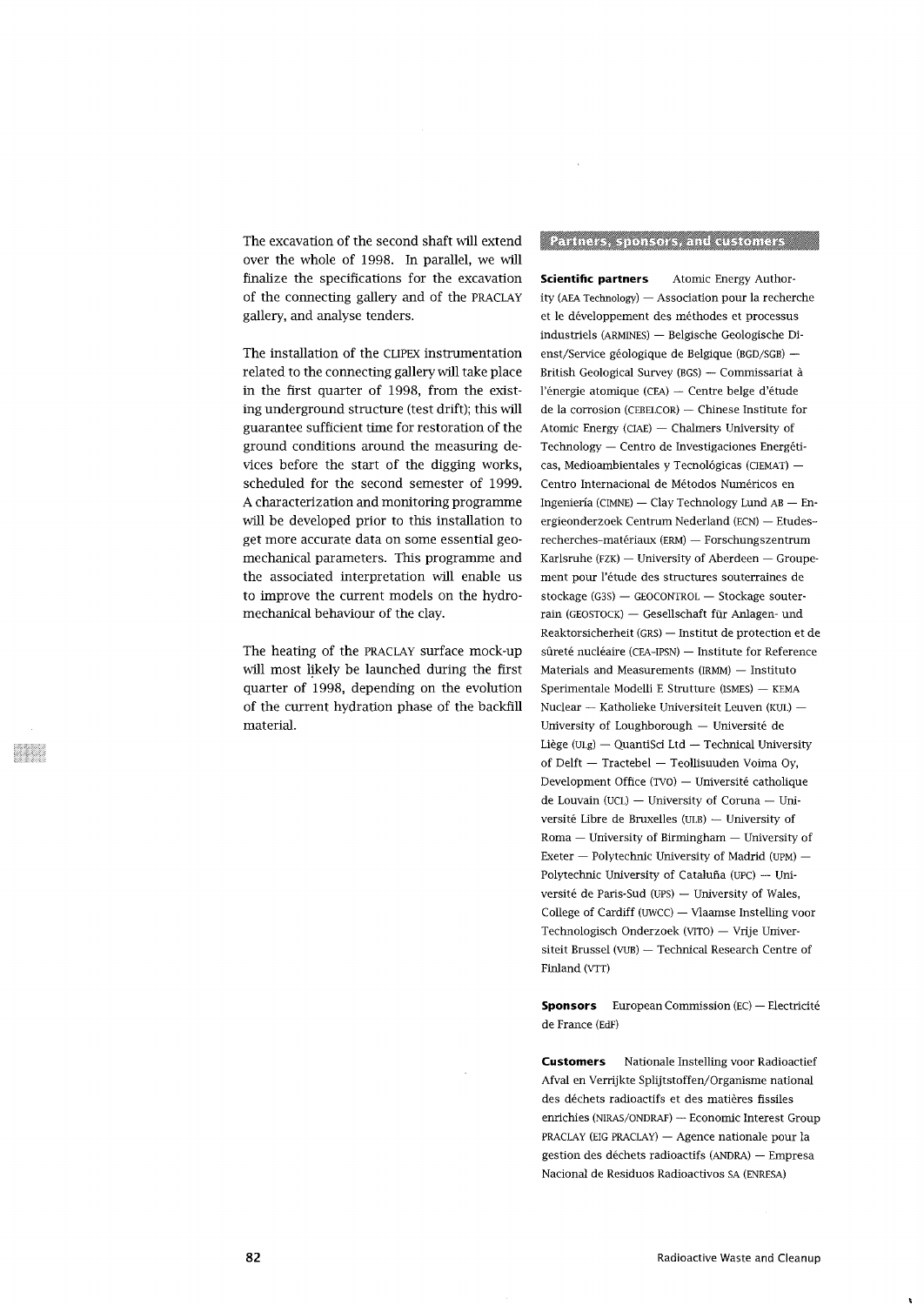# Seientific output and the company

# **Book** published in 1997

P. VAN ISEGHEM, "Characterization of Radioactive Waste Forms and Packages," *Technical Reports Series* 383 (IAEA, 1997, 138 pages).

### **Publications** in 1997

D. DE BRUYN, L. VAN CAUTEREN, "De tweede schacht te Mol: Een eerste stap in de verdere uitbreiding van een ondergronds onderzoekslaboratorium," *Geotechniek* l:n/4, 10-12 (1997).

J. MARIVOET, I. WEMAERE, P. ESCALIER DES ORRES, P. BAUDOIN, C. CERTES, A. LEVASSOR, J. PRIJ, K.H. MARTENS, K. RÖHLIG, "The EVEREST Project: Sensitivity Analysis of Geological Disposal Systems," *Reliability Engineering and System Safety* 57, 79-90 (1997).

H. MOORS, N. MAES, A. DIERCKX, P. DE CANNIÈRE, M. PUT, "Determination of the Apparent Molecular Diffusion Coefficient of Ionic Species in Water Saturated Porous Media by Electrokinetic Amplification," *Handbook of preprints of papers for the third European Engineering Geology conf, "Geo-Engineering of Hazardous and Radioactive Waste Disposal",* 355-368 (1997).

P. VAN ISEGHEM, M. AERTSENS, S. BODEN, K. LEMMENS, Ph. LOLIVIER, V. PIRLET, A. SNEYERS, E. VALCKE, "Determining Long-Term Stability of Radwaste upon Disposal in Clay," *Nuclear Europe Worldscan* 3-4, 56 (1997).

## **Presentations** delivered in 1997

M. AERTSENS, P. VAN ISEGHEM, "Molecular Modeling of Glass Dissolution," Fundamentals of Glass Science and Technology: Växjo, Sweden, June 9-12, 1997. Proc, 444-449.

F. BERNIER, "Excavations in the Boom Clay Formation: Performance of Construction Methods," The Boom Clay Seminar: Bilzen, Belgium, December 8-9, 1997. BLG-758, 51-61.

F. BERNIER, F.-X. HOLVOET, J. VERSTRICHT, G. VOL-CKAERT, "Area Where Parallel Non-Saturated Hydro-Mechanical Codes Can Be Used in the Frame of High-Level Waste Repository in Boom Clay," Workshop on Tests and Applications of Computing Codes on Geoenvironmental and Civil Engineering Problems: Budapest, Hungary, September 25-26, 1997. Proc, 1-15.

F. BERNIER, V. LABIOUSE, "Performance of Gallery Construction Methods for the Disposal of High Level Waste," Topical day on Feasibility and Acceptability of Nuclear Waste Disposal in the Boom Clay Formation: SCK-CEN, Mol, Belgium, Jan. 29, 1997. BI.G-726, 7-14.

F. BERNIER, G. VOLCKAERT, "BACCHUS 2: A Validation Experiment for Hydromechanical Models for Unsaturated Soils," Workshop on Environmental Geotechnics—Design Parameters for Computing Applications: Warsaw, Poland, March 6-7, 1997. Proc, 23-46.

P. BORGERMANS, "The Use of Optical Fibre Sensors in the Geological Disposal of Waste," Topical day on Feasibility and Acceptability of Nuclear Waste Disposal in the Boom Clay Formation: SCK-CEN, Mol, Belgium, January 29, 1997. BLG-726, 77-85.

D. DE BRUYN, L. VAN CAUTEREN, "Thermo-Hydro-Mechanical Strength of Saturated Boom Clay: Lessons Learned from the '90 Studies," The Boom Clay Seminar: Bilzen, Belgium, December 8-9, 1997. BLG-758, 77-80.

D. DE BRUYN, J. VERSTRICHT, "The Design of the PRACLAY Experiment and the Behaviour of Boom Clay at Elevated Temperature," Topical day cm Feasibility and Acceptability of Nuclear Waste Disposal in the Boom Clay Formation: SCK-CEN, Mol, Belgium, January 29, 1997. BLG-726, 27-33.

P. DE CANNIÈRE, H. MOORS, A. DIERCKX, F. GASIAUX, M. AERTSENS, M. PUT, P. VAN ISEGHEM, "Diffusion and Sorption of 32 Si-Labelled Silica in the Boom Clay," Sixth int. conf. on the Chemistry and Migration Behavior of Actinides and Fission Products in the Geosphere (MIGRATION'97): Sendai, Japan, October 26-31, 1997.

A. DIERCKX, P. DE CANNIÈRE, M. AERTSENS, "Organic Matter and Migration (TRANCOM-CLAY project)," The Boom Clay Seminar: Bilzen, Belgium, December 8-9, 1997. BLG-758, 33-41.

A. DIERCKX, P. DE CANNIÈRE, P. WARWICK, A. HALL, M. J. PUT, "Stability of <sup>125</sup>I and <sup>14</sup>C-Labelled Boom Clay Organic Matter," Sixth int. conf. on the Chemistry and Migration Behavior of Actinides and Fission Products in the Geosphere (MIGRATION'S7): Sendai, Japan, October 26-31, 1997.

A. DIERCKX, H. MOORS, P. DE CANNIÈRE, N. MAES, M. PUT, "Migration of Radionuclides," Topical day on Feasibility and Acceptability of Nuclear Waste Disposal in the Boom Clay Formation: SCK> CEN, Mol, Belgium, January 29, 1997. BLG-726, 65-75.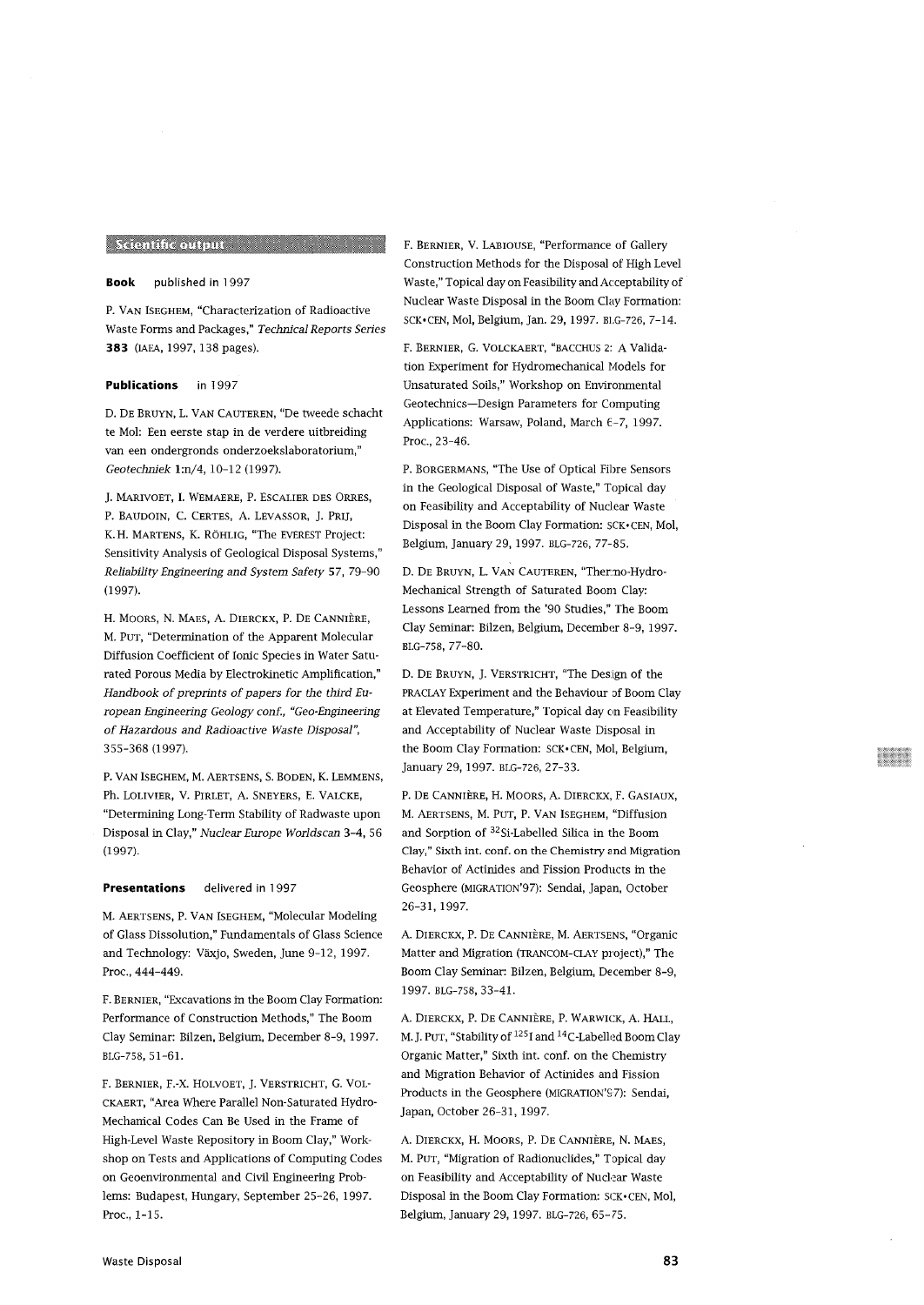F. DRUYTS, B. KURSTEN, P. VAN ISEGHEM, "Electrochemical Study of the Pitting Corrosion of Stainless Steel Candidate Overpack Materials for the Disposal of High-Level Radioactive Waste in Boom Clay," Sixth int. symp. on Electrochemical Methods in Corrosion Research (EMCR'97): Trento, Italy, August 25-29, 1997.

V. LABIOUSE, "Hydro-Mechanical Behaviour of Unsaturated Soil: Parameter Selection for an Elasto-Plastic Model," Workshop on Environmental Geotechnics—Design Parameters for Computing Applications: Warsaw, Poland, March 6-7, 1997. Proc, 76-90.

V. LABIOUSE, "Numerical and Analytical Modelling of a New Gallery in the Boom Clay Formation," Sixth int. symp. on Numerical Models in Geomechanics (NUMOG VI): Montreal, Quebec, Canada, July 2-4, 1997. Proc, 489-494.

V. LABIOUSE, F. BERNIER, "Hydro-Mechanical Disturbances around Excavations," Topical day on Feasibility and Acceptability of Nuclear Waste Disposal in the Boom Clay Formation: SCK-CEN, Mol, Belgium, January 29, 1997. BLG-726, 15-26.

V. LABIOUSE, C. GREGOIRE, "Predicted and Observed Build-Up of Water Pressure Following the Installation of Piezometers in a Deep Clay Formation," Ninth int. conf. on Int. Association for Computer Methods and Advances in Geomechanics (IACMAG): Wohan, China, November 2-7, 1997.

Ph. LOLIVIER, K. LEMMENS, P. VAN ISEGHEM, "GeOchemical Modelling of the Interaction of HLW Glass with Boom Clay Media," XXIth Scientific Basis for Nuclear Waste Management: Davos, Switzerland, September 29-October 2, 1997.

N. MAES, H. MOORS, P. DE CANNIERE, M. AERTSENS, M. PUT, "Determination of the Apparent Molecular Diffusion Coefficient of Ionic Species in Boom Clay by Electromigration: A Feasibility Study," Sixth int. conf. on the Chemistry and Migration Behavior of Actinides and Fission Products in the Geosphere (MIGRATTON'97): Sendai, Japan, October 26-31, 1997.

J. MARIVOET, "Uncertainty and Sensitivity Approach Used in the SPA Project," EC cluster meeting on Safety Evaluation of Spent Fuel Disposal: Brussels, Belgium, November 13, 1997.

B. NEERDAEL, G. VOLCKAERT, A. SNEYERS, "Past and Current R&D Program for Waste Disposal in Belgium," Waste Management'97 HLW, LLW, Mixed Wastes and Environmental Restoration—Working towards a

Cleaner Environment: Tucson, Arizona, USA, March 2-6, 1997.

L. ORTIZ, F.-X. HOLVOET, "Gas Generation by Anaerobic Corrosion in Clay," PEGASUS Progress meeting: Mol, Belgium, May 27-28, 1997.

L. ORTIZ, G. VOLCKAERT, "Multiphase Flow in the Boom Clay Layer," Topical day on Feasibility and Acceptability of Nuclear Waste Disposal in the Boom Clay Formation: SCK-CEN, Mol, Belgium, January 29, 1997. BLG-726, 35-42.

L. ORTIZ, G. VOLCKAERT, "Gas Migration in Clay under Isotropic Stress Conditions," PEGASUS Progress meeting: Mol, Belgium, May 27-28, 1997.

L. ORTIZ, G. VOLCKAERT, M. IMPEY, S. EINCHCOMB, "A Phenomenologic Study of Multiphase Fluid Flow through Water Saturated Boom Clay," Conf. on Experimental Heat Transfer, Fluid Mechanics, and Thermodynamics 1997: Brussels, Belgium, June 2-6, 1997. Proc., 4, 2407-2413.

V. PIRLET, P. VAN ISEGHEM, A. DIERCKX, J.-F. DESREUX, "The Investigation of the Neptunium Complexes Formed upon Interaction of High-Level Waste Glass and Boom Clay Media," Actinides'97: Baden-Baden, Germany, September 1997.

M. PUT, A. DIERCKX, M. AERTSENS, P. DE CANNIERE, "Mobility of the Dissolved Organic Matter through Intact Boom Clay Cores," Sixth int. conf. on the Chemistry and Migration Behavior of Actinides and Fission Products in the Geosphere (MIGRATION'97): Sendai, Japan, October 26-31, 1997.

M. PUT, J. MARIVOET, G. VOLCKAERT, B. NEERDAEL, "How Performance Assessment of a Geological Waste Disposal in Clay Has Contributed to Focus the Radionuclide Migration Research," Waste Management'97 HLW, LLW, Mixed Wastes and Environmental Restoration—Working towards a Cleaner Environment: Tucson, Arizona, USA, March 2-6, 1997.

R.L SCHULTZ, D.E. CLARK, G.G. WICKS, A.R. LOD-DING, P. VAN ISEGHEM, "Characterization of Savannah River Glasses Buried in Boom Clay: The HADES Tests at Mol, Belgium," Int. symp. on Waste Management Technologies in Ceramic and Nuclear Industries: Cincinnati, Ohio, USA, May 4-7, 1997.

A. SNEYERS, P. VAN ISEGHEM, "The Leaching Behaviour of Bituminized Radioactive Waste in the Geological Disposal Conditions of the Boom Clay Formation," xxith Scientific Basis for Nuclear Waste Management: Davos, Switzerland, September 29-October 2, 1997.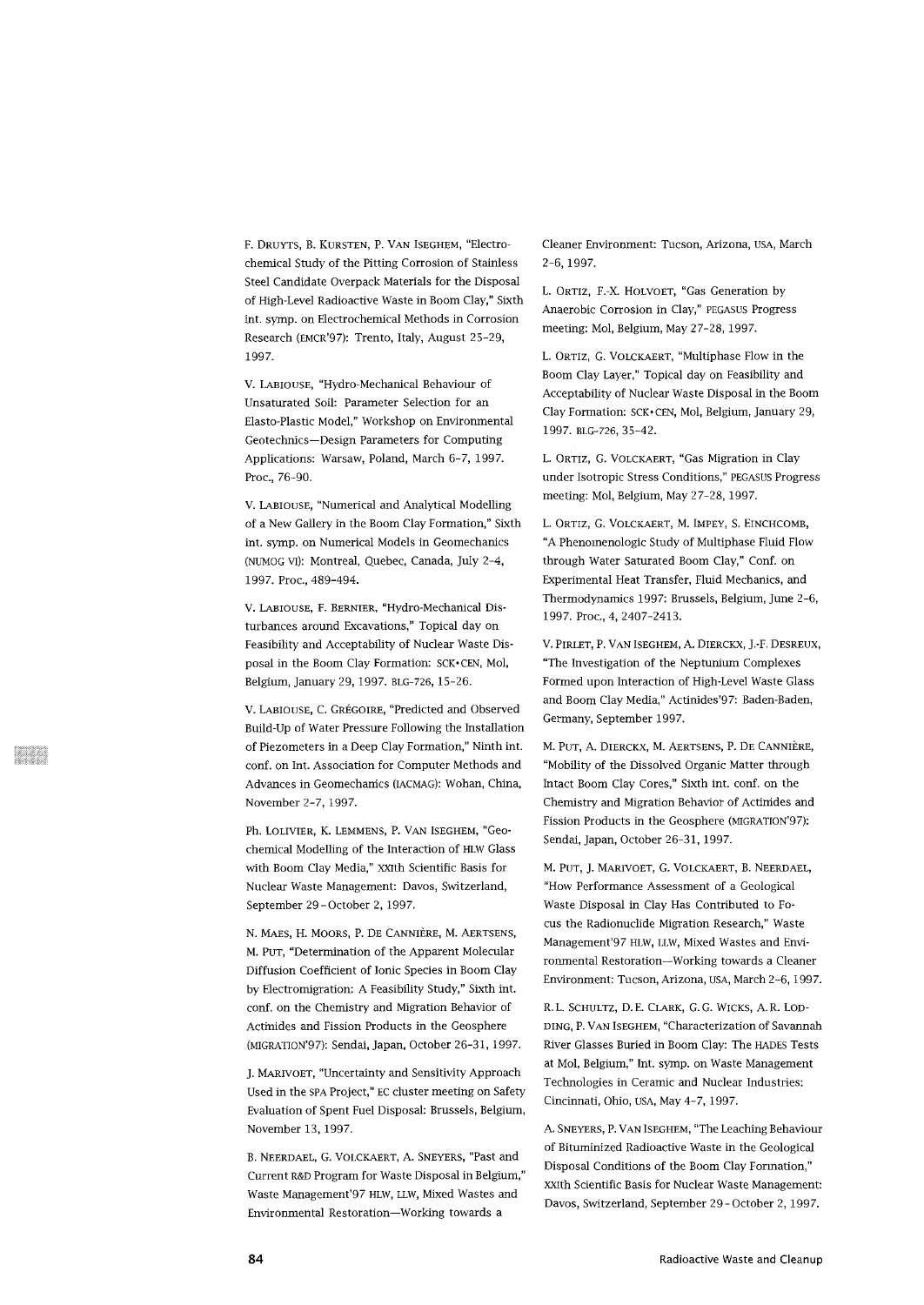P. VAN ISEGHEM, R. CARCHON, P. DE REGGE, "SCK- CEN as a Waste Characterization Laboratory," RADWAP'97: Wurzburg, Germany, June 23-26, 1997.

P. VAN ISEGHEM, B. KURSTEN, K. LEMMENS, A. SNEYERS, "R&D on the Long-Term Stability of Waste Packages," Topical day on Feasibility and Acceptability of Nuclear Waste Disposal in the Boom Clay Formation: SCK«CEN, Mol, Belgium, January 29, 1997. BLG-726, 55-65.

P. VAN ISEGHEM, E. VALCKE, N. GODON, N. JOCK-WER, "CORALUS: An Integrated In Situ Corrosion Test on a-Active Glass," XXIth Scientific Basis for Nuclear Waste Management: Davos, Switzerland, September 29-October 2, 1997.

G. VOLCKAERT, F.-X. HOLVOET, A. GENS, J. VAUNAT, Th. LASSABATERE, Ch. IMBERT, M. VlLLAR, E. MOUCHE, A. GENTY, C. LEPOTIER, F. CANY, A. MILLARD, "RESEAL, a Large-Scale Demonstration Test for REpository SEALing in an Argillaceous Host Rock," Cluster underground research laboratories, EC seminar on In Situ Testing in Underground Research Laboratories for Radioactive Waste Disposal: Bilzen, Belgium, December 10-11, 1997. EUR 18323 EN, 39-57.

G. VOLCKAERT, J. MARIVOET, I. WEMAERE, "Performance Assessment of a Geological Radioactive Waste Repository in a Clay Layer," Topical day on Feasibility and Acceptability of Nuclear Waste Disposal in the Boom Clay Formation: SCK- CEN, Mol, Belgium, January 29, 1997. BLG-726, 43-55.

G. VOLCKAERT, L. ORTIZ, F.-X. HOLVOET, "Gas Migration through Clay-Based Backfill and Sealing Materials and Related In Situ Tests," PEGASUS progress meeting: Mol, Belgium, May 27-28, 1997.

G. VOLCKAERT, J. WALRAVENS, "Performance Assessment of the Belgian Concept for the Shallow Land Burial of Low-Level Radioactive Waste," INMM, Low-Level Radioactive Waste technical seminar: Cordoba, Spain, October 8-10, 1997.

W. WACQUIER, P. VAN ISEGHEM, "Characterization of Cemented Evaporator Concentrates," RADWAP'97: Wurzburg, Germany, June 23-26, 1997.

L. WANG, P. DE CANNIERE, Ph. LOLIVIER, W. ZHOU, "Interaction of Radionuclides with Boom Clay Components: Towards a Mechanistic Model," Topical day on Feasibility and Acceptability of Nuclear Waste Disposal in the Boom Clay Formation: SCK- CEN, Mol, Belgium, January 29, 1997. BLG-726, 77-85.

L. WANG, P. DE CANNIERE, A. MAES, R. GENS, "Sorption of Europium onto Illite: Mechanistic Interpretations," NEA int. meeting on Chemical Modeling of Sorption in the Field of Radioactive Waste Management: Oxford, United Kingdom, May 6-8, 1997.

L. WANG, A. MAES, P. DE CANNIERE, J. VANDERLEE, "Sorption of Europium on Illite," Sixth int. conf. on the Chemistry and Migration Behavior of Actinides and Fission Products in the Geosphere (MIGRATION'97): Sendai, Japan, October 26-31, 1997.

J. WEI, P. VAN ISEGHEM, L. WANG, "The Adsorption of Humic Acids and Europium-Humate Colloids onto Repository Components: Boom Clay, Bentonite and Fe<sub>2</sub>O<sub>3</sub>," xxith Scientific Basis for Nuclear Waste Management: Davos, Switzerland, September 29 - October 2, 1997.

I. WEMAERE, J. MARIVOET, "Role de l'hydrogeologie regionale dans un systeme d'enfouissement geologique de dechets radioactifs, en l'occurrence, l'Argile de Boom," Colloquium CBGI: Leuven, Belgium, November 18-20, 1997.

I. WEMAERE, J. MARIVOET, "Can We Extrapolate Hydraulic Parameters of the Boom Clay from the Local to the Regional Scale." The Boom Clay Seminar: Bilzen, Belgium, December 8-9,1997. BLG-758,15-26.

I. WEMAERE, J. MARIVOET, H. PITSCH, C. BEAUCAIRE, C. MARLIN, J.L. MICHELOT, A. C. PHILIPPOT, M. HAS-SANIZADEH, F. VAN WEERT, "The PHYMOL Project," NEA workshop on Use of Hydrogeochemical Information Testing Groundwater Flow: Borgholm, Sweden, September 1-3, 1997.

#### **Lectures** taught in 1997

M. AERTSENS, "Modelling of Glass Dissolution with a Monte Carlo Method," Summer University on Glass: Mejannes-le-Clap, France, September 1-6, 1997.

P. VAN ISEGHEM, "In Situ Corrosion Tests on HLW Glass as Part of a Larger Approach," Summer University on Glass: Mejannes-le-Clap, France, September 1-6, 1997.

#### **Theses** published in 1997

L. CALLEWAERT, "Etude du comportement thermohydro-mecanique d'un echantillon d'argile de Boom: Ameliorations technologiques de la mesure de pression interstitielle," final-year the:sis, Civil Engineering (Universite catholique de Louvain, Louvain-la-Neuve), May 1997.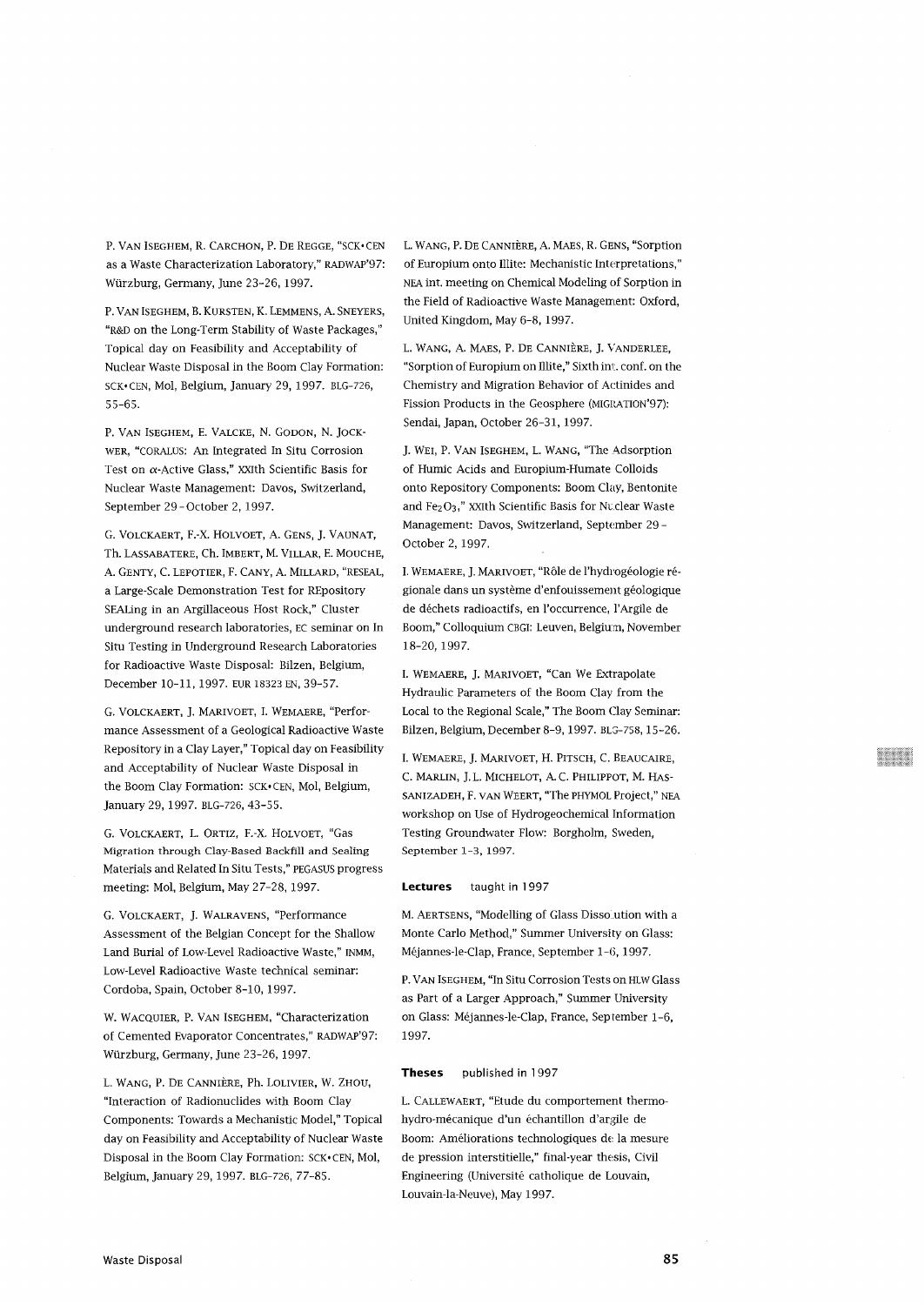S. CAPEAD, V. CORTHOUTS, K. DE TURCK, P. LAMMAR, R. RAMDAS, "Radloactief afval: Een technisch en maatschappelijk probleem," final-year thesis, complementary diploma in Environmental Studies (Universitaire Instelling Antwerpen), 1997.

N. CHARUE, C. ZECH, "Comportement à long terme de l'argile de Boom sous sollicitations thermiques et mécaniques: approche expérimentale et numérique," final-year thesis, Civil Engineering (Université catholique de Louvain, Louvain-la-Neuve), June 1997.

B. DEREEPER, "Développement de la maquette PRACLAY: test préliminaire de démonstration d'enfouissement des déchets radioactifs dans l'argile," final-year project, Industrial Engineering (Institut Supérieur Industriel de Bruxelles), 1997.

J. DOUWEN, T. FIERENS, "Elektromagnetische meetmethodes ter bepaling van het vochtgehalte in kleiformaties," final-year project, Industrial Engineering (Katholieke Hogeschool Kempen, Geel), 1997.

G. MAES, W. STERCKX, "Instrumentatie en dataacquisitie van de PRACLAY-maquette," final-year project, Electromechanics (Katholieke Hogeschool Kempen, Geel), 1997.

W. VERDICKT, "De interactie van europium en uranium met Boomse Klei onder in situ omstandigheden," final-year thesis, Chemical Bioengineering (Katholieke Universiteit Leuven), July 1997.

#### **Reports** published in 1997

F. BERNIER, V. LABIOUSE, J. VERSTRICHT, "Geotechnical Modelling and Instrumentation Programme of the Connecting Gallery," contract OPD.PR 4 with EIG PRACLAY, topical report (1997). R-3150.

C. CERTES, P. ESCALIER DES ORRES, P. GOBLET, A. LEVASSOR, J. MARIVOET, "EVEREST, Vol. 2b: Clay Formation, Site in France and Common Conclusions on Clay" (1997). EC, Luxembourg, EUR 17449/2b EN.

A. DIERCKX, "Boom Clay In Situ Pore Water Chemistry" (1997). BLG-734.

A. DIERCKX, M. PUT, P. DE CANNIÈRE, H. MOORS, M. VAN GOMPEL, L. VAN RAVESTYN, L. WANG, A. MAES, P. WARWICK, A. HALL, S. STEPHENS, V. PASHLEY, J. THOLEY, J. VANDERLEE, "Transport of Radionuclides due to Complexation with Organic Matter in Clay Formations (TRANCOM-CLAY project)," EC contract FI4W-CT95-0013, progress report, January 1997-June 1997 (1997). R-3181.

P. ESCALIER DES ORRES, J. MARIVOET, K. H. MARTENS, J. PRIJ, N. CADELLI, "Sensitivity Analysis in Performance Assessment of Geological Systems: The EVEREST Project," Proc. of the fourth conf. of the EC on the Management and Disposal of Radioactive Waste, Luxembourg, Grand Duchy of Luxembourg, March 25-29, 1996 (1997). EUR 17543 EN, 663-680.

J. M. GOMIT, J. MARIVOET, P. RAIMBAULT, F. RECREO, "EVEREST, Vol. 1: Common Aspects of the Study" (1997). EC, Luxembourg, EUR 17449/1 EN.

B. KURSTEN, B. CORNÉLIS, S. LABAT, P. VAN ISEGHEM, "Completion of the Corrosion Programme in Boom Clay: In Situ Experiments" (1997). EUR 17105 EN.

A.K. LITTLEBOY, A.J. HOOPER, J.Y. BOISSON, P. DE CANNIÈRE, L. Y. GRIFFAULT, F. PLAS, J. M. PALUT, "Site Characterisation: Methods and Approaches," Proc. of the fourth conf. of the EC on the Management and Disposal of Radioactive Waste, Luxembourg, Grand Duchy of Luxembourg, March 25-29, 1996 (1997). EUR 17543 EN, 387-401.

N. MAES, H. MOORS, P. DE CANNIÈRE, M. AERTSENS, M. PUT, "Determination of the Diffusion Coefficient of Ionic Species in Boom Clay by Electromigration: First Evaluation" (1997). BLG-736.

T. MANAI, G. VOLCKAERT, S. T. HORSEMAN, M. GHOR-EYCHI, "Gas Migration through Geological Media," Proc. of the fourth conf. of the EC on the Management and Disposal of Radioactive Waste, Luxembourg, Grand Duchy of Luxembourg, March 25-29, 1996 (1997). EUR 17543 EN, 456-468.

J. MARIVOET, R. BEAUFAYS, J. WALRAVENS, I. WE-MAERE, Y. MEYUS, G. VOLCKAERT, "Geological Disposal of Conditioned High-Level and Long-Lived Radioactive Waste: Hydrogeological Modelling and Long-Term Performance Studies," NIRAS/ONDRAF contract CCHO-95-268/9094610 tasks 3.2, 6.1, and 6.2, progress report, July - December 1996, Vol. 2 (July 1997). R-3139.

J. MARIVOET, G. VOLCKAERT, D. BUHMANN, R. STORCK, T. VIENO, H. NORDMAN, "Performance Assessment of the Geological Disposal of Spent Fuel," Proc. of the fourth conf. of the EC on the Management and Disposal of Radioactive Waste, Luxembourg, Grand Duchy of Luxembourg, March 25-29, 1996 (1997). EUR 17543 EN, 647-662.

J. MARIVOET, G. VOLCKAERT, J. WALRAVENS, I. WEMAERE, R. BEAUFAYS, "Geological Disposal of Conditioned High-Level and Long-Lived Radioactive Waste: Hydrogeological Modelling and Long-Term